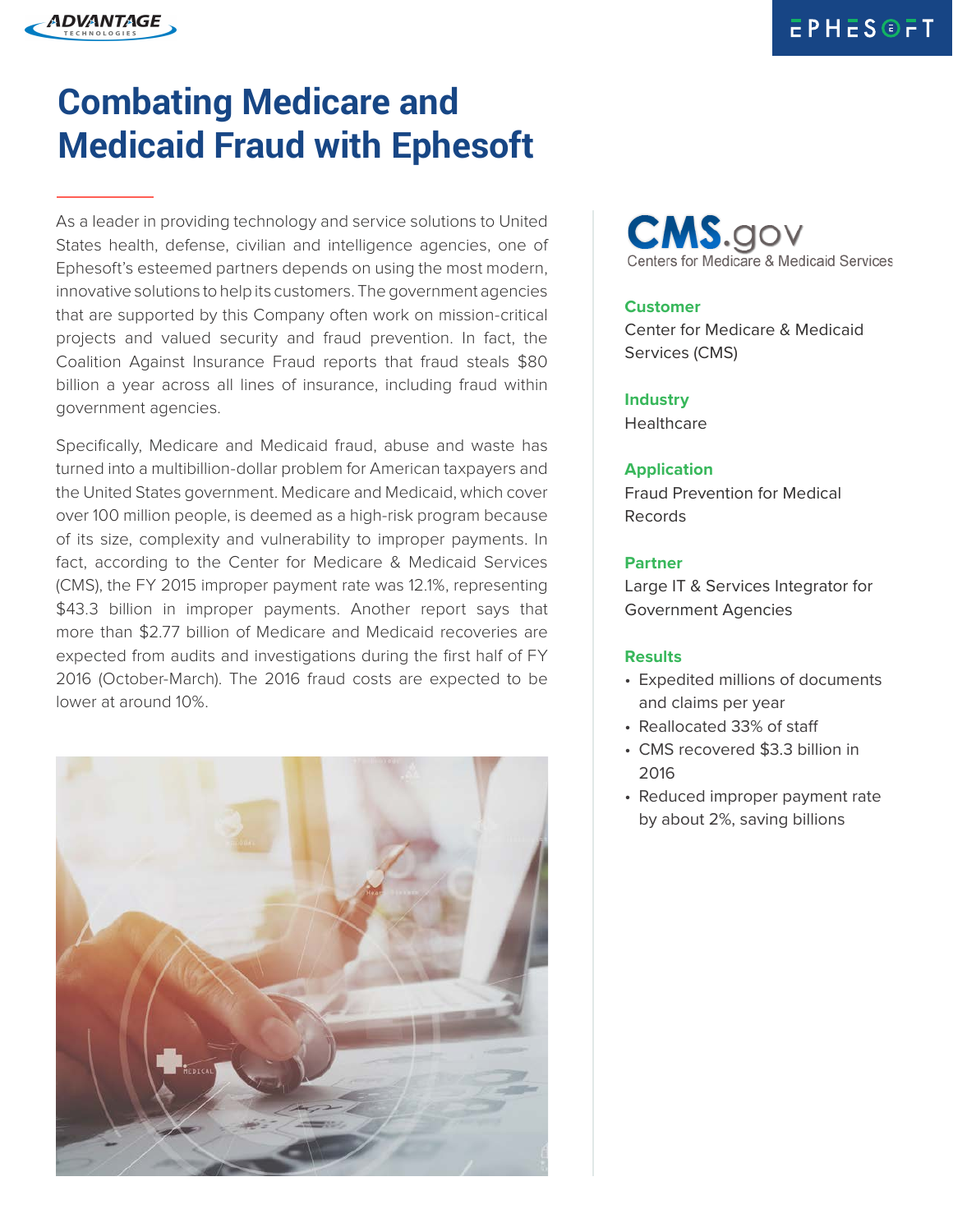The fraudulent cases of improper payments typically fall into three categories: (1) intentional deception or misrepresentation, (2) the overuse or inappropriate use of services and resources and provider practices that are inconsistent with sound fiscal, business or medical practices, such as providing medically unnecessary services, or (3) beneficiary practices resulting in unnecessary Medicaid costs. Some examples of Medicare abuse include: billing for unnecessary medical services, charging excessively for services or supplies and misusing codes on a claim, such as upcoding or unbundling codes.

Therefore, CMS began implementing many forms of ways to prevent and stop fraud, abuse and waste, while maintaining their true goal of ensuring that public funds are given to paying legitimate entities for allowable services or activities on behalf of eligible beneficiaries of federal healthcare programs. This included setting up auditing and fraud prevention services such as Zone Program Integrity Contractors (ZPIC), Recovery Audit Program, National Benefit Integrity Medicare, Drug Integrity Contractor (NBI MEDIC), Outreach & Education MEDIC (O&E MEDIC) and Medicaid Integrity Contractors to cover services nationally. In addition, they also implemented new technology, including the use of Ephesoft's platform that uses patented, machine learning technology to classify, extract and export data, so CMS can easily access patient claim data and act quickly to prevent fraudulent claims.

Previously, CMS was manually reviewing millions of patient records per year for accuracy and fraud. This required a significant amount of time to manually find, enter, organize and file records. Most of the records were kept in file cabinets or stored in various places. The agency needed to determine whether the claims have been paid properly based on the coverage, coding and billing rules, which required a large amount of staff and time.

With Ephesoft's advanced document capture platform, CMS could expedite their fraud prevention process with help from the software's machine learning algorithms, which learned to recognize the type of documents, extract the right data, digitize the data, and organize it properly. This allowed employees to spend less time doing tedious audit searches and more time positively impacting healthcare programs. In fact, in the first 14 months after implementation, headcount was reallocated and reduced by about 33%.

With all of CMS's combined efforts, they reported that in "Fiscal Year (FY) 2016, the government recovered over \$3.3 billion as a result of health care fraud judgements, settlements and additional administrative impositions in health care fraud cases and proceedings. Since its inception, the HCFAC [Health Care Fraud and Abuse Control] Program has returned more than \$31 billion to the Medicare Trust Funds. In this past fiscal year, the HCFAC program has returned \$5.00 for each dollar invested."